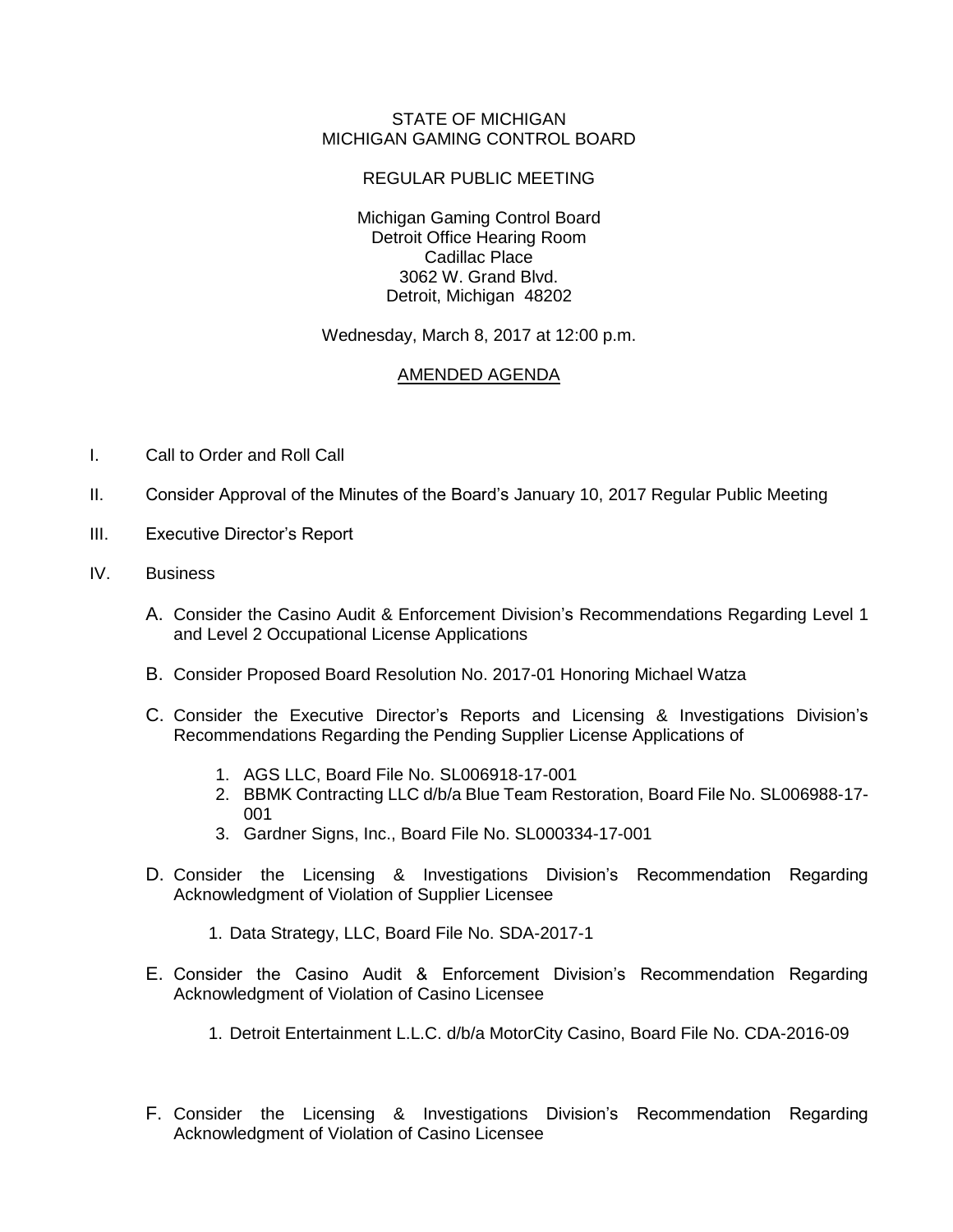- 1. MGM Grand Detroit, LLC, Board File No. CDA-2016-6
- G. Consider the Executive Director's Report and Licensing & Investigations Division's Recommendations Regarding the Pending Transfer of Interest In
	- 1. Avanzado, LLC, Board File No. SL002977-17-002
	- 2. Comsource, Inc., Board File No. SL000364-17-002
	- 3. Data Strategy, LLC, Board File No. SL006293-17-003
	- 4. Del Bene Produce, Inc., Board File No. SL000620-17-002
	- 5. Heldon Shoe Company d/b/a Red Wing Shoes, Board File No. SL000745-17-001
	- 6. Sachse Construction and Development Company, L.L.C., Board File No. SL006640- 17-001
	- 7. Suzohapp Gaming Solutions, Inc. f/k/a Happ Controls, Inc., Board File No. SL000543-17-001
- H. Consider the Executive Director's Reports and Licensing & Investigations Division's Recommendations Regarding the Pending Supplier License Renewal Requests of
	- 1. Aristocrat Technologies, Inc., with new Key Persons Patrick Joseph Ramsey and Sylvia Rusla Summers Couder, Board File No. SL000038-17-001
	- 2. Bally Gaming, Inc. d/b/a Bally Technologies, with new Key person Kevin Michael Sheehan, Board File No. SL000003-17-001
	- 3. China Town Market, Inc., Board File No. SL004922-17-001
	- 4. Comsource, Inc., Board File No. SL000364-17-001
	- 5. Contract Design Group, Inc., Board File No. SL003690-001
	- 6. Data Strategy, LLC, with new Key person Keith Alan Grieshaber, Board File No. SL006293-17-001
	- 7. Eagle Star, Inc., d/b/a Eagle Star Equipment, Board File No. SL000593-001
	- 8. House Advantage LLC, Board File No. SL006175-17-001
	- 9. Midwest Game Supply Company, Board File No. SL000167-17-001
	- 10. Perich + Partners, Ltd., Board File No. SL006830-17-001
	- 11. Reliable Landscaping, Inc., Board File No. SL000738-17-001
	- 12. Renaissance Man Food Services, LLC, Board File No. SL004299-17-001
	- 13. TCS John Huxley America, Board File No., SL001026-17-001
	- 14. Thermal-Netics, Inc., Board File No. SL004555-17-001
	- 15. Tom Maceri and Son, Inc., Board File No. SL000234-17-001
	- 16. Tre Builders, LLC, Board File No. SL003423-17-001
	- 17. Unique Linen Services, Inc., Board File No. SL001490-17-001
- I. Consider the Executive Director's Report and Licensing & Investigations Division's Recommendation Regarding Suitability of New Key Persons of Casino Licensee MGM Grand Detroit
	- 1. John Beresford Kilroy, Jr. and Robert Winston Smith, Board File No. MGM-2017-01
- J. Consider the Executive Director's Report and the Licensing & Investigations Division's Recommendation Regarding Detroit Entertainment L.L.C.'s Request for Approval of Debt Transaction and Related Requests, Board File No. MCC-2017-003
- K. Other Business
- V. Public Comment